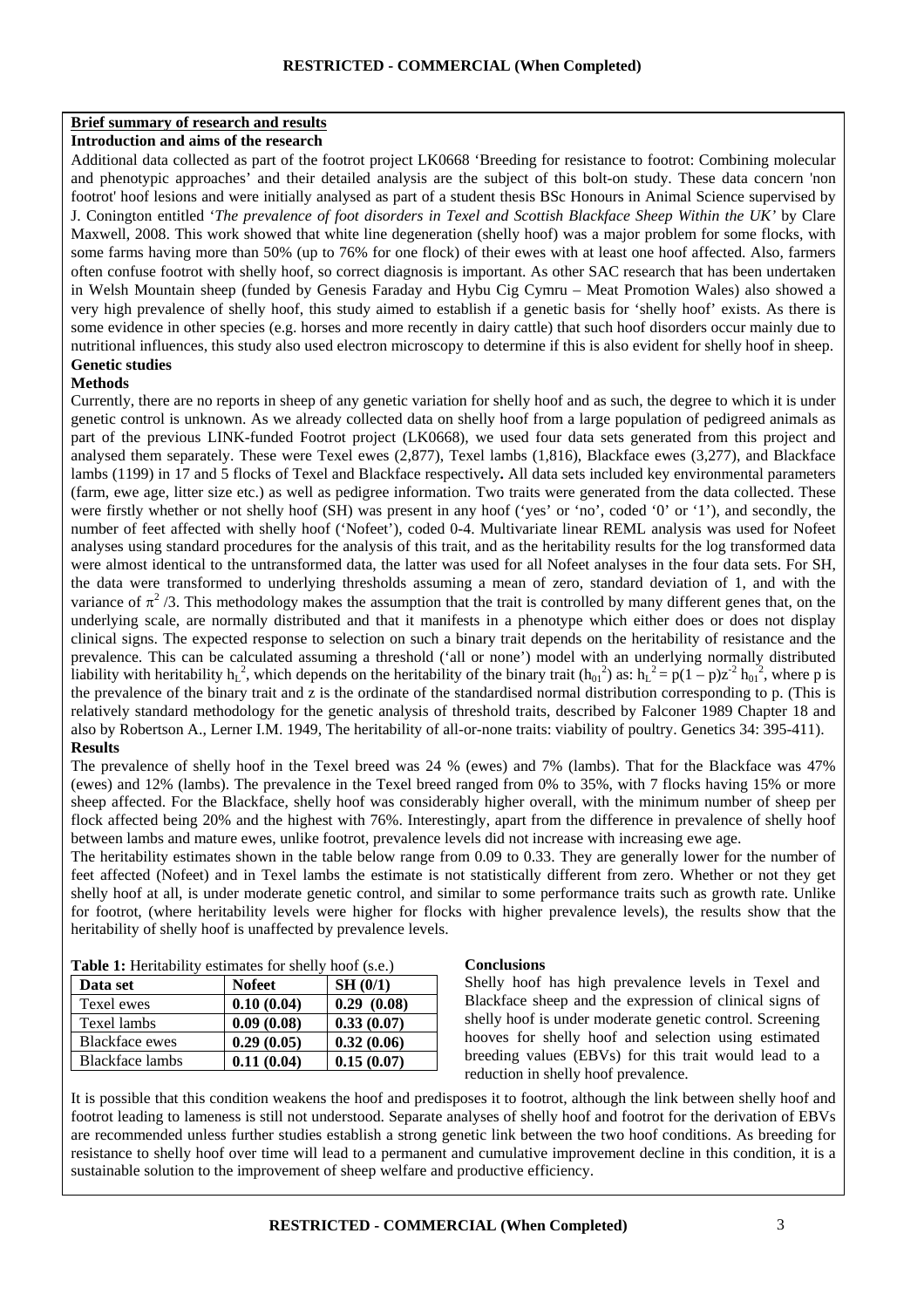## **Transmission Election Microscopy (TEM) studies (see Appendix for full details)**

# **Methods**

Samples of horn were taken in February 2009 from the hooves of 10 mixed-age, purebred Blackface ewes from the flock with the highest prevalence (76%) of shelly hoof reported by Maxwell, (2008). Three of the sheep had no clinical signs of shelly hoof, two had samples taken from hooves with and without shelly hoof, and 5 had samples taken from only from hooves with clinical signs. None of the sheep had active classical footrot or signs of previous footrot infection. The hoof samples were prepared for TEM by the University of Edinburgh TEM laboratory according to the protocol detailed in the Appendix. Ultra thin sections, (60nm thick) were cut from selected areas, stained in Uranyl Acetate and Lead Citrate then viewed in a Phillips CM120 Transmission Electron Microscope (FEI UK Ltd, Cambridge, England). Images were taken on a Gatan Orius CCD camera (Gatan UK, Oxon, England) for the samples showing clinical signs of horn degradation. **Results** 

The images of the cellular structure for the sheep with no clinical signs of shelly hoof on either sample are distinguishable clearly from those with shelly hoof. Figure 1 shows good horn structure with good keratinisation within the cells and smooth definition to the outer hoof wall. This uninterrupted almost polished appearance of the surface provides little opportunity for the entry of bacteria and other organisms responsible for the degradation of the hoof. The structure has cell membranes in a 'zip' formation that are packed closely together, again providing little opportunity for invasion of unwanted organisms (Fig 2). There are noteable signs of more melanin granules in some of the non-shelly hoof samples, (Fig 3). *Broken Dorsal wall:* The features of the horn that are characteristic of shelly hoof-affected sheep can be seen in Figures 4 to 8. The most striking feature of affected hooves was the jagged, broken edges of the dorsal wall horn (Figure 4) creating microscopic crevices (micro-fissures) leading deeper into the corum of the hoof (Figure 5). This was accompanied in most samples with a plethora of different bacteria and other organisms with a clear pathway to penetrate deeper into the hoof (Figure 6). *Poor cell membrane integrity:* The second characteristic feature of affected hooves was the separation of the cell membranes, or 'un-zipping'. This phenomenon is shown in Figure 7. The separation and breakdown of the cell membranes in this way, facilitates a weakness in the hoof that is vulnerable to the entry of unwanted bacteria, is more permeable to moisture and hence to water-soluble solutions that contribute to hoof breakdown. Where the unzipping has occurred, appears as between the cells in the TEM images, and in some instances the gaps are filled with bacteria and other organisms which further contribute to the degradation of the cell membranes and failure of their adhesion to one another. It is understood that calcium deficiency is responsible in part, to the breakdown of cell membranes in this way, although deficiencies in other minerals such as biotin (which is produced in the rumen) zinc, and proteins are also important. The specific proteins are those comprising sulphur amino acids (for keratinisation), the lack of which are responsible for poor horn structure and inadequate adhesion of the keratin protein structure to the wall of the membrane. This is manifested in a 'lace chain' appearance following the cell wall definition, which is shown clearly in Figure 6. Deficiencies in calcium are also associated with a lack of lipids to hold the horn cell membrane structures together. Lipids show up as forming darker colouration of the cell membrane on the TEM images. In some instances, distinct, well-formed cell membrane was presented but very poor keratinisation in the cells was evident that was particularly weak closer to the areas of cell membrane attachment, as shown on Figure 8 by paler colouration on the image. *Lack of keratinisation:* Obvious lack of complete keratinisation inside the horn cells is shown in Figure 8, with distinctive lack of structure to the cells. Failure of the horn to keratinise fully, leads to poor and weak horn formation that is prone to collapse and penetration by unwanted organisms. Together with poor cell membrane integrity leading to the 'unravelling', or 'unzipping' of the cells, the weight-bearing capacity of the animal is affected by having reduced flexibility and hence increases the chances of the animal becoming lame.

## **Conclusions**

The possible involvement of nutrition in poor horn development leading to clinical signs of shelly hoof has been shown in this preliminary study. Interestingly, in the samples studied, there was no evidence of the degenerative effects of overnutrition, which has previously been implicated in equine horn problems (Kempson, pers comm). However, this may be the case for some fast-growing terminal sire sheep with high levels of supplementary feeding, although this was not seen in the hill sheep samples studied. The evidence for poor horn development was seen in all samples from affected ewes. Some evidence of poor horn development was also detected in samples with no clinical signs of shelly hoof from sheep which had other hooves that were affected. It is likely that it is the *extent* of the degeneration of the horn that leads to clinical signs of shelly hoof. The three distinctive physical features of shelly hoof seen using TEM technology include a) irregular edges of the dorsal horn with micro-fissures that penetrate deeper into the laminar corum, b) separation ('unzipping') and disintegration of cell membranes creating gaps between the cells, and c) poor keratinisation of the cells and their weak attachment to the cell membranes. These defects undoubtedly contribute to the degradation and 'flaky' appearance of the hoof that is characteristic of shelly hoof in sheep.